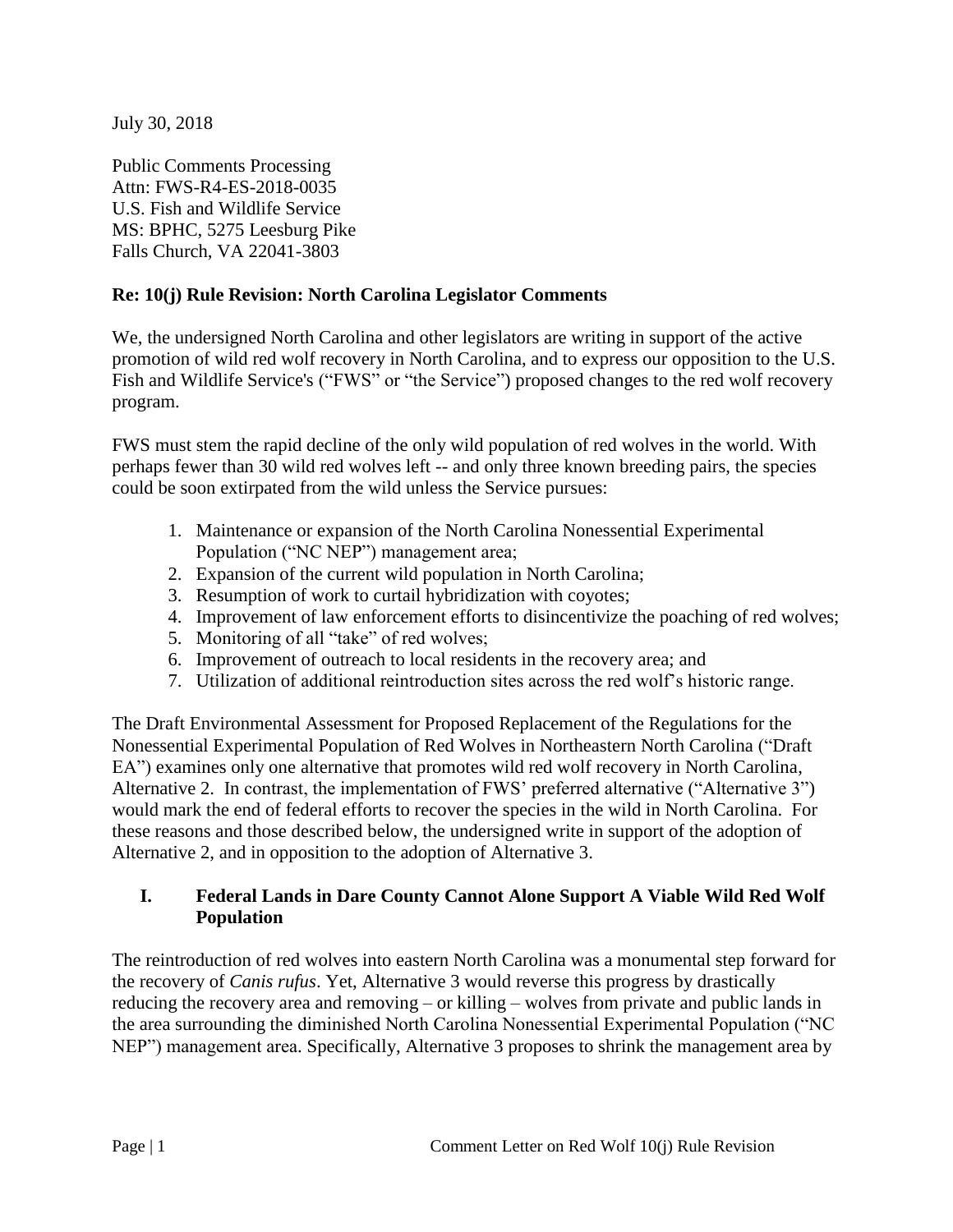90 percent, restricting the red wolf's sanctuary to federal lands in Dare County only, with no effective protections for wolves that step off these federal lands.<sup>1</sup>

The NC NEP management area contemplated in Alternative 3 cannot maintain a viable population of red wolves; therefore, this alternative is inconsistent with red wolf recovery and the best available science. The 2014 report by the Wildlife Management Institute concluded that "even the current 1.7 million acre restoration area may not be conducive to holding a viable, selfsustaining red wolf population for the long term," but that "there is abundant, potentially suitable habitat on private and state land to the west of the current restoration area that could be occupied by red wolves."<sup>2</sup> Red wolves should be allowed to establish additional territories in the North Carolina recovery area, rather than kept in captivity, so that population growth might once again continue.<sup>3</sup> Additional removal and killing of existing wild wolves, as proposed in Alternative 3, would further disrupt pack dynamics and encourage hybridization with coyotes.

Rather than reverse red wolf recovery and accelerate population loss by diminishing the North Carolina recovery area, the Service should work to better protect the existing wild population through actions such as reducing gunshot mortality and gaining support from adjacent landowners. We strongly urge the Service to reconsider its decision to constrict the North Carolina recovery area for red wolves, and urge the Service's adoption of Alternative 2 in the Draft EA.

### **II. Regular Reintroductions of Individuals into the Wild Population are Essential to Red Wolf Recovery**

With 30 or fewer individuals left in the NC NEP, the red wolf is perilously close to extinction in the wild. With a high background rate of human-caused mortality from gunshot wounds, poisoning, trapping, and automobile collisions, regular reintroductions of new individuals are essential to maintaining and boosting the wild population of wolves. The NC NEP has been consistently diminishing for years because FWS has stopped supplementing the population with reintroduced individuals to help offset the rapid and consistent anthropogenic losses.

Alternative 2 is the only acceptable alternative examined in the Draft EA. However, more than five wolves should also be permitted to be reintroduced into the population per year so that reintroductions may effectively offset mortality and rebuild the NC NEP. Because Alternative 3 seeks to actively shrink the NC NEP by 90 percent or more, it would inevitably result in the extinction of the tiny remnant population that persists in the recovery area today. Accordingly, Alternative 3 is unacceptable.

l

<sup>&</sup>lt;sup>1</sup> Draft EA at 18.

<sup>2</sup> Wildlife Management Institute, Inc. A Comprehensive Review and Evaluation of the Red Wolf (*Canis rufus*) Recovery Program (Nov. 14, 2014) (hereinafter "WMI Report") at 37-38.

<sup>&</sup>lt;sup>3</sup> The captive population of red wolves is secure and does not need additional influxes of wild wolves to prevent extinction. It is not at risk of extinction. See PVA Team Letter to Cynthia Dohner (Oct. 11, 2016); PVA Study at 3.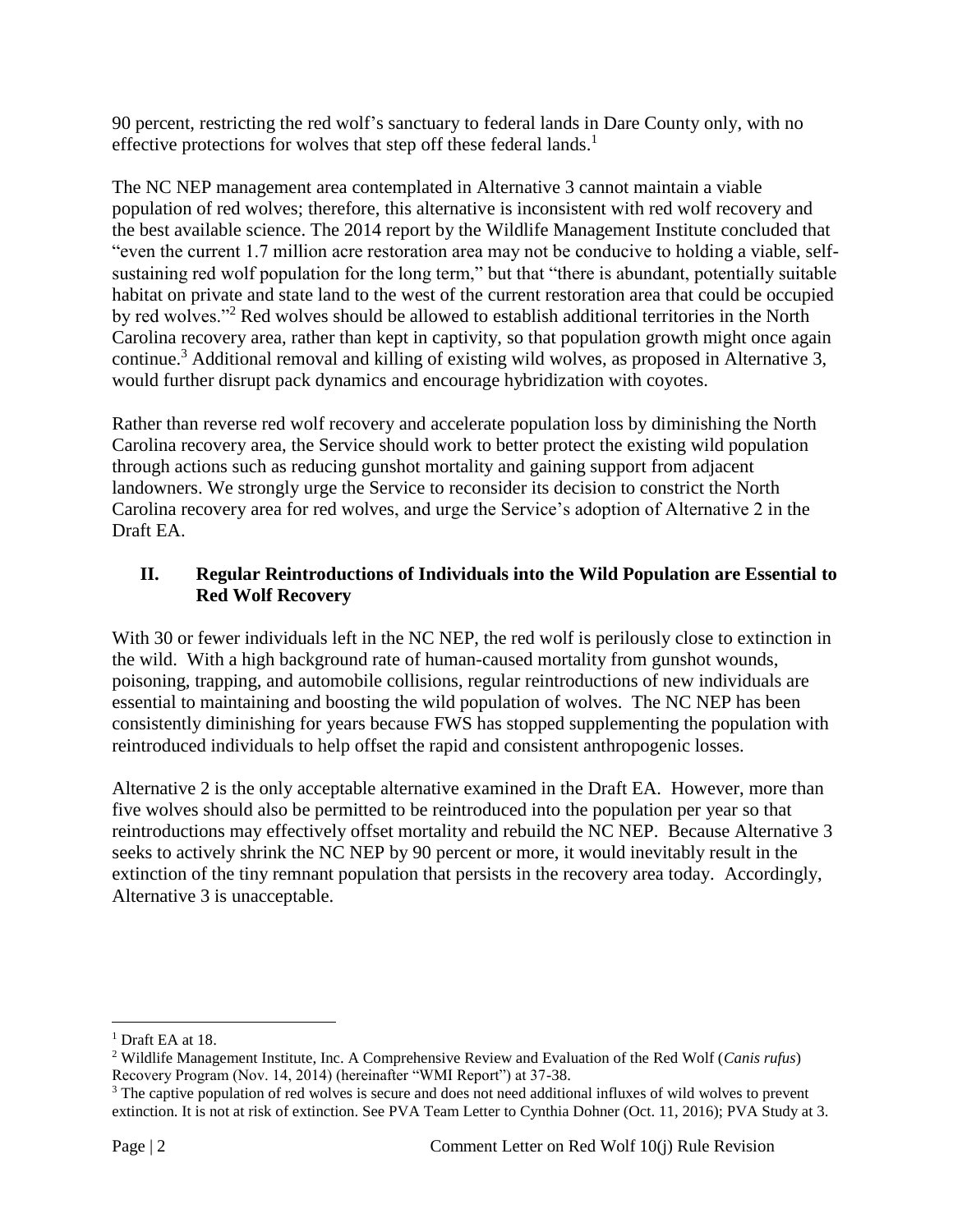### **III. The Renewal of Efforts to Curtail Hybridization between Red Wolves and Coyotes is Essential to Red Wolf Recovery**

In addition to boosting the overall numbers of red wolves in the NC NEP, another essential component of management involves the renewal of efforts to prevent the interbreeding of red wolves and coyotes; efforts which have faltered since 2014. Without both of these parallel efforts, and due to the lack of available mates, the rapidly diminishing wild red wolf population is left increasingly vulnerable to the dilution of its genetics through hybridization with coyotes, and due to the lack of available mates. Because both active reintroduction and anti-hybridization efforts are so essential to the perpetuation of *Canis rufus*, we praise the inclusion of the Red Wolf Adaptive Management Work Plan ("RWAMWP") across the five-county area in Alternative 2.

# **IV. Enhancement of Law Enforcement Efforts is Essential to Red Wolf Recovery**

Because anthropogenic mortality – including mortality resulting from gunshots wounds, poisoning, trapping, and vehicle strikes – is the primary cause of death for wolves in the NC NEP, FWS should focus more of its resources on law enforcement efforts designed to investigate, catch, prosecute, fine and dissuade poachers in the recovery area. Alternative 2's mandatory investigation of all incidents of red wolf take is the only option examined in the Draft EA that provides for robust law enforcement against red wolf poachers, and, therefore, it is the only acceptable alternative. In contrast, Alternative 3 removes anti-poaching law enforcement from most of the present-day recovery area, legalizing the poaching currently occurring on private and state lands within the recovery area.

# **V. Monitoring of All "Take" of Red Wolves is Essential to Red Wolf Recovery**

In order to ensure that recovery efforts are successful, FWS must carefully monitor all "take" of the small number of red wolves that remain on the landscape. Without knowledge of the number of red wolves being killed by humans, FWS is unable to keep track of whether the tiny NC NEP is on the verge of total collapse. For this reason, Alternative 3's standard that red wolf take only need be reported to FWS if the deceased wolf was collared is unacceptable. Only Alternative 2 requires that all take – even potential take – be reported immediately to FWS, and as such, it is the only acceptable course of action.

## **VI. Enhanced Outreach to Local Residents is Essential to the Success of the NC NEP**

In order to reduce the poaching of red wolves and pursue the success of the program, FWS must improve its relations with local residents via outreach, advocacy, and cooperation for the promotion of the red wolf NC NEP. Alternative 2 includes essential initiatives to seek out private landowners who would voluntarily collaborate with FWS to have individual wolves released on their private property as a part of the program. As stated by FWS in the Draft EA, "given the importance of private lands to red wolf conservation range-wide, development of effective means to foster state and landowner cooperation is imperative."<sup>4</sup> However, Alternative

 $\overline{\phantom{a}}$ <sup>4</sup> Draft EA at 17.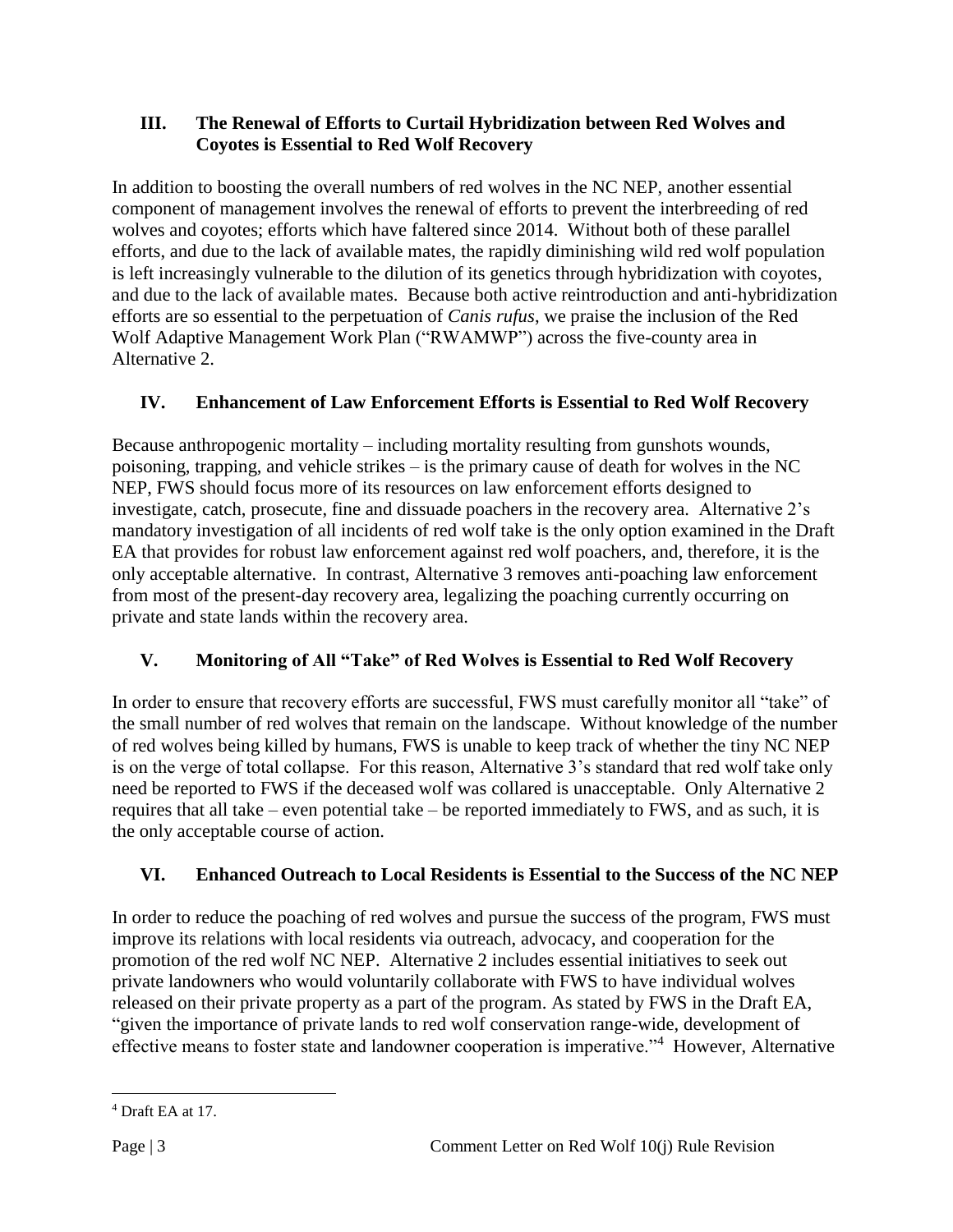3 turns that concept on its head, relying instead on private actors to cooperate with FWS in eradicating the NC NEP.

### **VII. More Reintroduced Populations Are Essential For Red Wolf Recovery**

Although the red wolf reintroduction program was extraordinarily successful until recent years, further recovery depends on establishing additional wild populations. The 1990 Red Wolf Recovery Plan called for the reintroduction of wolves into at least three areas,<sup>5</sup> and the Wildlife Management Institute report reaffirms this need. The report found that "[s]uccessful accomplishment of the current recovery plan objectives will require identification of suitable areas and reintroduction of red wolves to two other distinct locations within historic red wolf range."<sup>6</sup> Establishment of additional reintroduction sites is long overdue and could allow for interactions between populations to achieve exchange of genetic material necessary for red wolf survival and recovery.

The Service's September 2016 decision states that the Service will, as part of the red wolf's fiveyear status review, work to identify potential reintroduction sites across the red wolf's historic range.<sup>7</sup> We support the Service's decision to identify additional sites, and we urge the Service to promptly move forward with these reintroductions, as well as ensure these reintroduction areas are protected from all hunting and poaching. However, pursuing potential reintroduction areas for red wolves in no way, shape, or form justifies abandoning red wolf recovery efforts in North Carolina.

## **VIII. Red Wolves Are a Listable Entity Under The Endangered Species Act**

We support the Service's decision to continue to recognize the red wolf as a listable entity. A majority of experts on this subject have concluded, time and time again, that the red wolf is a listable entity under the ESA."<sup>8</sup> Although the scientists differed on whether red wolves should be considered a distinct species, subspecies, distinct population segment, or admixture, they all agreed red wolves represent a unique lineage that is worthy of conservation.<sup>9</sup> In addition, reviews of paleontological, craniometric, and historical data support recognition of *Canis rufus* as a distinct species. \*\*\*

For all these reasons, we the undersigned submit this letter in support of Alternative 2, and against Alternative 3. We urge FWS to take all actions necessary to recover red wolves in the wild.

<sup>5</sup> U.S. Fish and Wildlife Service for Southeast Region. Red Wolf Recovery/Species Survival Plan (Oct. 1990) at 10. <sup>6</sup> WMI Report at 3.

l

<sup>7</sup> 2018 Recommended Decisions.

<sup>8</sup> *Id.*

<sup>9</sup> *Id.*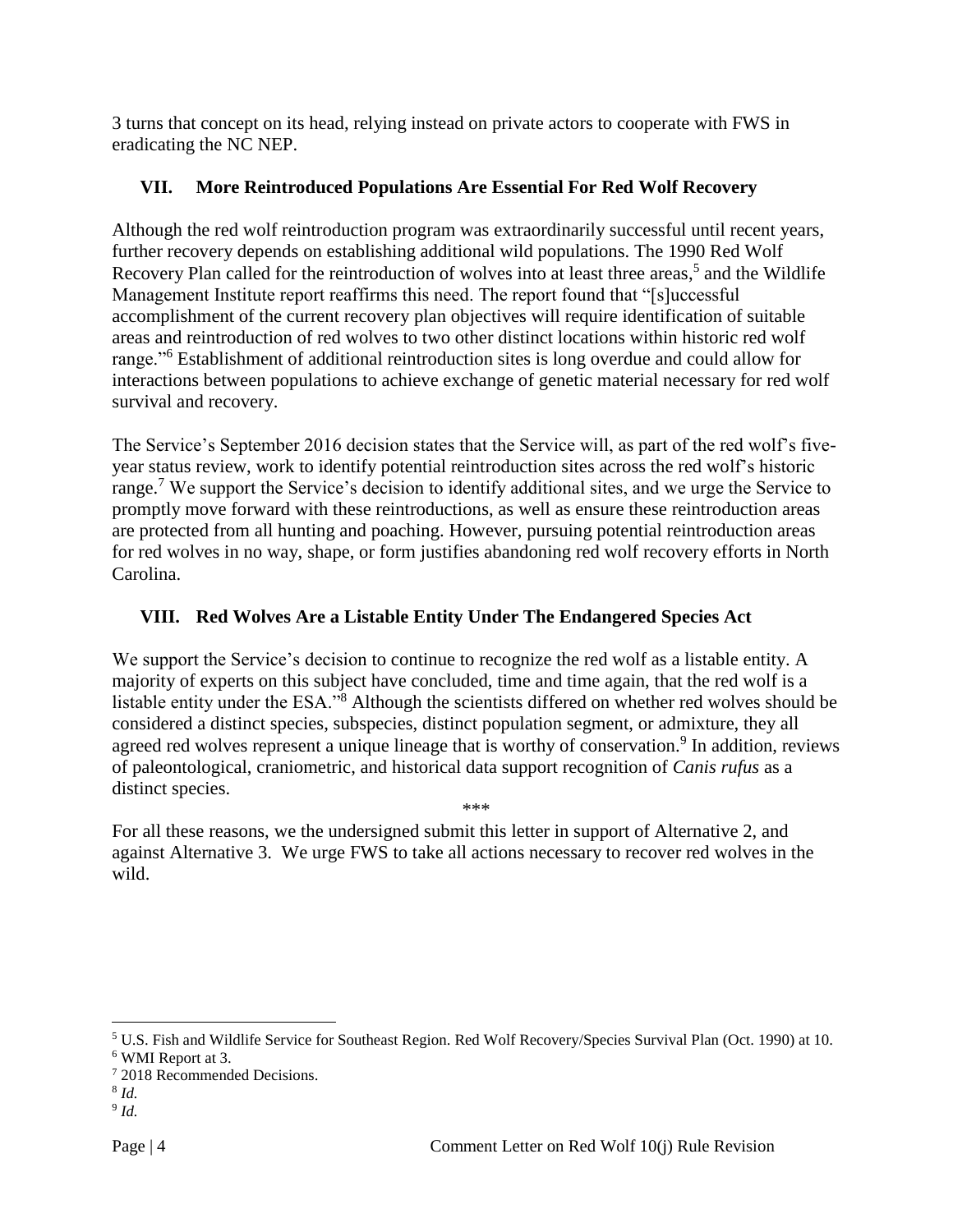Sincerely,

Deborah Butler NC Rep. Deb Butler House District 18 [deborahbutler100@gmail.com](mailto:deborahbutler100@gmail.com)

North Carolina General Assembly Representative John Autry House District 100 Legislative Building, Room 1019 919-715-0706 Phone [john.autry@ncleg.net](mailto:john.autry@ncleg.net)

Rep. Pricey Harrison Pricey.Harrison@ncleg.net 204 Ridgeway Dr., Greensboro, NC 27403 [Phone:](https://www.google.com/search?q=harrison+pricey+phone&ludocid=13456220432890937709&sa=X&ved=2ahUKEwiFm4v4zr_cAhXllOAKHQhRBm8Q6BMwEHoECAoQOA) [\(336\) 274-5574](https://www.google.com/search?q=NC+pricey+harrison&oq=NC+Pricey+Harrison&aqs=chrome.0.69i59j0l3j69i64.5567j0j7&sourceid=chrome&ie=UTF-8)

Representative Verla Insko Democratic Whip 2018 First Extra Session Democrat - District 56 [Orange](https://www.ncleg.net/gascripts/counties/counties.pl?county=Orange) N.C. House of Representatives 300 N Salisbury Street, Room 502 Raleigh, NC 27603-5925 919-733-7208 [Verla.Insko@ncleg.net](mailto:Verla.Insko@ncleg.net)

Representative Gale Adcock 2018 First Extra Session Democrat - District 41 [Wake](https://www.ncleg.net/gascripts/counties/counties.pl?county=Wake) N.C. House of Representatives 16 W Jones Street, Room 1213 Raleigh, NC 27601-1096 919-733-5602 [Gale.Adcock@ncleg.net](mailto:Gale.Adcock@ncleg.net)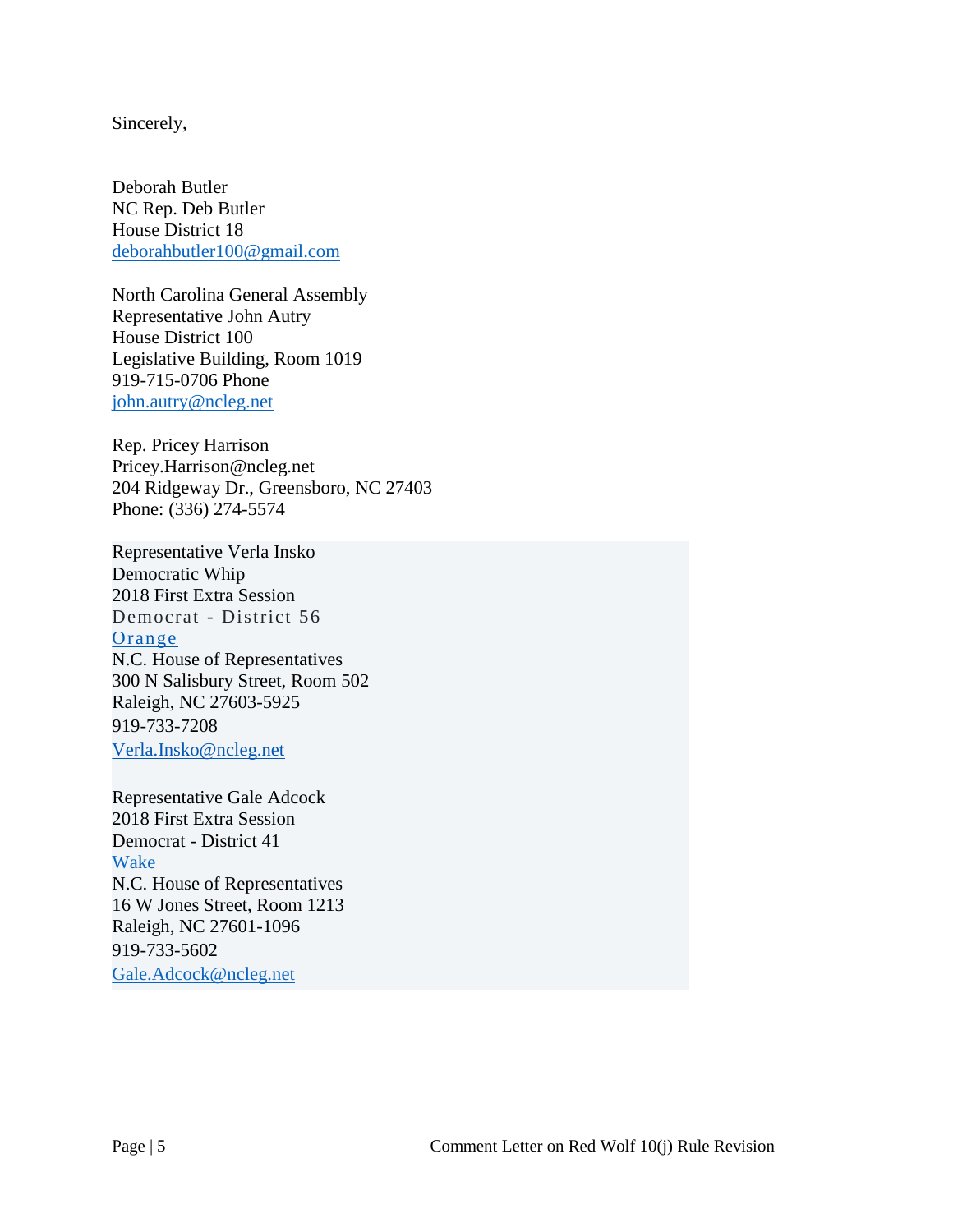Representative Joe John House District 40 - Wake 1013 Legislative Bldg. 16 W Jones St. Raleigh, NC 27603 (919) 733-5530

Representative Bobbie Richardson Democratic Whip 2018 First Extra Session Democrat - District 7 [Franklin,](https://www.ncleg.net/gascripts/counties/counties.pl?county=Franklin) [Nash](https://www.ncleg.net/gascripts/counties/counties.pl?county=Nash) N.C. House of Representatives 16 W Jones Street, Room 1217 Raleigh, NC 27601-1096 919-715-3032 [Bobbie.Richardson@ncleg.net](mailto:Bobbie.Richardson@ncleg.net)

Representative Marcia Morey 2018 First Extra Session Democrat - District 30 [Durham](https://www.ncleg.net/gascripts/counties/counties.pl?county=Durham) APPOINTED 04/05/2017 N.C. House of Representatives 16 W Jones Street, Room 1111 Raleigh, NC 27601-1096 919-733-7663

[Marcia.Morey@ncleg.net](mailto:Marcia.Morey@ncleg.net)

| Nan Orrock                  | <b>State Senator</b>        | Georgia                 |
|-----------------------------|-----------------------------|-------------------------|
| Mary Lou Marzian            | <b>State Representative</b> | Kentucky                |
| Sue Errington               | <b>State Representative</b> | Indiana                 |
| Mary Mushinsky              | <b>State Representative</b> | Connecticut             |
| Jeannie Darneille           | <b>State Senator</b>        | <b>Washington State</b> |
| <b>Raymond Dehn</b>         | <b>State Representative</b> | Minnesota               |
| <b>Robert Renny Cushing</b> | <b>State Representative</b> | New Hampshire           |
| Harriet A. Drummond         | <b>State Representative</b> | Alaska                  |
| Robert Wittenberg           | <b>State Representative</b> | Michigan                |
| Tavia Galonski              | <b>State Representative</b> | Ohio                    |
| Kevin Ryan                  | <b>State Representative</b> | Connecticut             |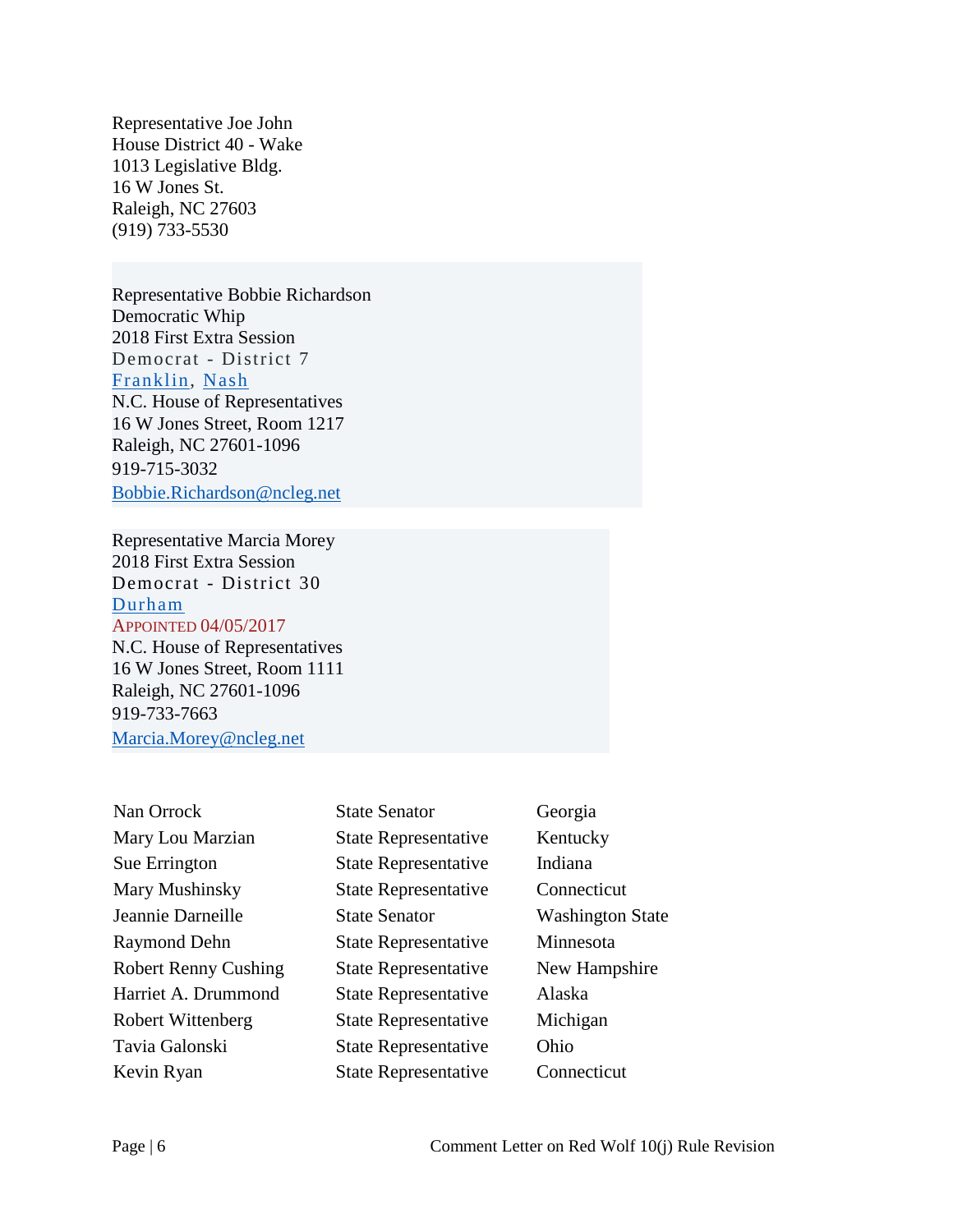Beth Kerttula Former Minority leader Alaska House of Representatives

Senator Floyd B. McKissick, Jr. 2018 First Extra Session Democrat - District 20 [Durham,](https://www.ncleg.net/gascripts/counties/counties.pl?county=Durham) [Granville](https://www.ncleg.net/gascripts/counties/counties.pl?county=Granville)

N.C. Senate

300 N Salisbury Street, Room 515 Raleigh, NC 27603-5925 (919) 733-4599 [Floyd.McKissick@ncleg.net](mailto:Floyd.McKissick@ncleg.net)

Senator Paul A. Lowe, Jr. 2018 First Extra Session

Democrat - District 32 [Forsyth](https://www.ncleg.net/gascripts/counties/counties.pl?county=Forsyth) N.C. Senate 16 W Jones Street, Room 1119 Raleigh, NC 27601-2808 (919) 733-5620 [Paul.Lowe@ncleg.net](mailto:Paul.Lowe@ncleg.net)

Senator Valerie P. Foushee

2018 First Extra Session Democrat - District 23 [Chatham,](https://www.ncleg.net/gascripts/counties/counties.pl?county=Chatham) [Orange](https://www.ncleg.net/gascripts/counties/counties.pl?county=Orange) N.C. Senate 300 N Salisbury Street, Room 517 Raleigh, NC 27603-5925 (919) 733-5804 [Valerie.Foushee@ncleg.net](mailto:Valerie.Foushee@ncleg.net)

Representative Susan C. Fisher 2018 First Extra Session Democrat - District 114 [Buncombe](https://www.ncleg.net/gascripts/counties/counties.pl?county=Buncombe) N.C. House of Representatives 300 N Salisbury Street, Room 504 Raleigh, NC 27603-5925 919-715-2013 [Susan.Fisher@ncleg.net](mailto:Susan.Fisher@ncleg.net)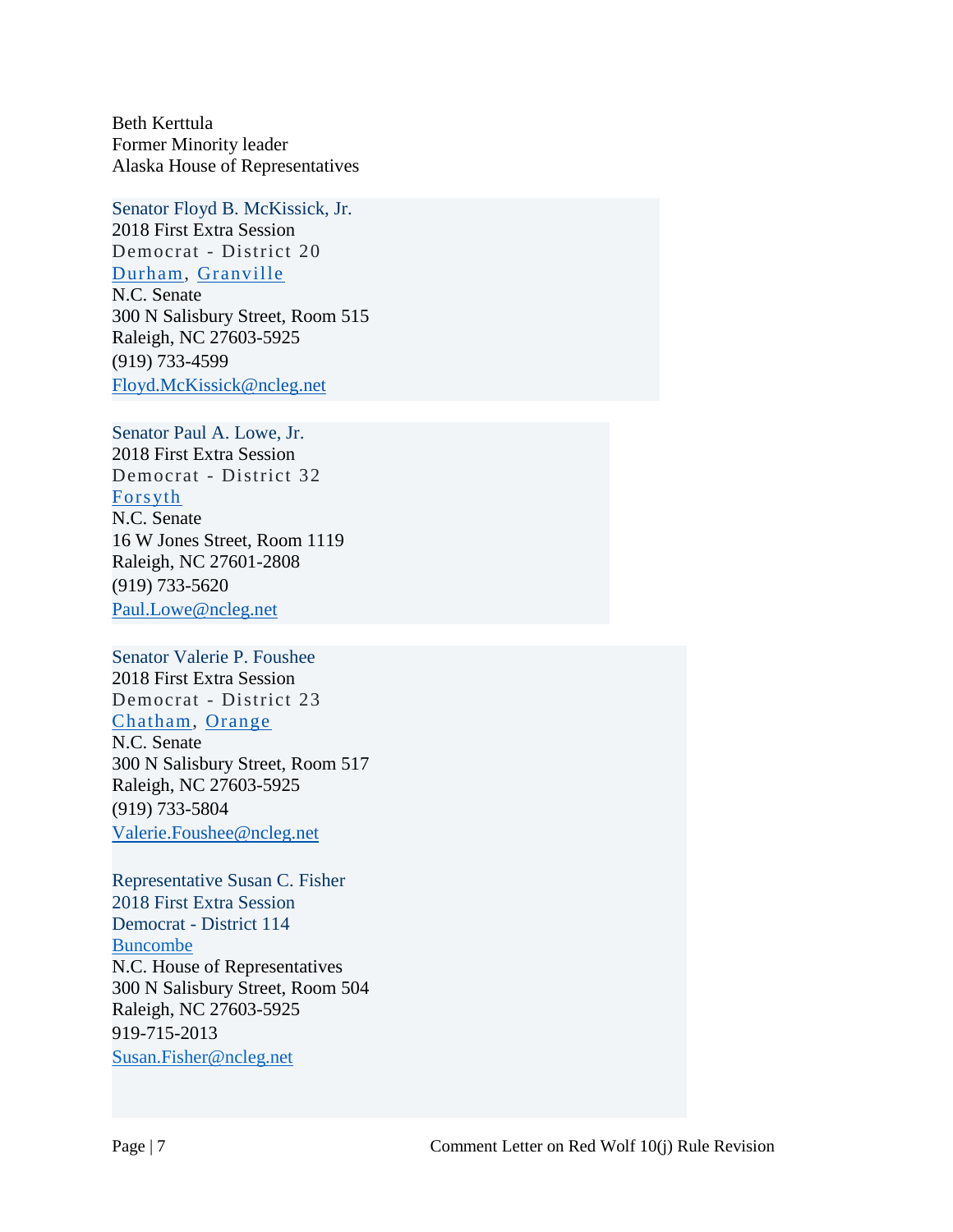Representative Grier Martin 2018 First Extra Session Democrat - District 34 [Wake](https://www.ncleg.net/gascripts/counties/counties.pl?county=Wake) N.C. House of Representatives 16 W Jones Street, Room 1023 Raleigh, NC 27601-1096 919-733-5773 [Grier.Martin@ncleg.net](mailto:Grier.Martin@ncleg.net)

Representative Yvonne Lewis Holley 2018 First Extra Session Democrat - District 38 [Wake](https://www.ncleg.net/gascripts/counties/counties.pl?county=Wake) N.C. House of Representatives 16 W Jones Street, Room 1219 Raleigh, NC 27601-1096 919-733-5758 [Yvonne.Holley@ncleg.net](mailto:Yvonne.Holley@ncleg.net)

Representative Evelyn Terry 2018 First Extra Session Democrat - District 71 [Forsyth](https://www.ncleg.net/gascripts/counties/counties.pl?county=Forsyth) N.C. House of Representatives 16 W Jones Street, Room 1015 Raleigh, NC 27601-1096 919-733-5777 [Evelyn.Terry@ncleg.net](mailto:Evelyn.Terry@ncleg.net)

Representative Mary Belk 2018 First Extra Session Democrat - District 88 [Mecklenburg](https://www.ncleg.net/gascripts/counties/counties.pl?county=Mecklenburg) N.C. House of Representatives 16 W Jones Street, Room 1313 Raleigh, NC 27601-1096 919-733-5607 [Mary.Belk@ncleg.net](mailto:Mary.Belk@ncleg.net)